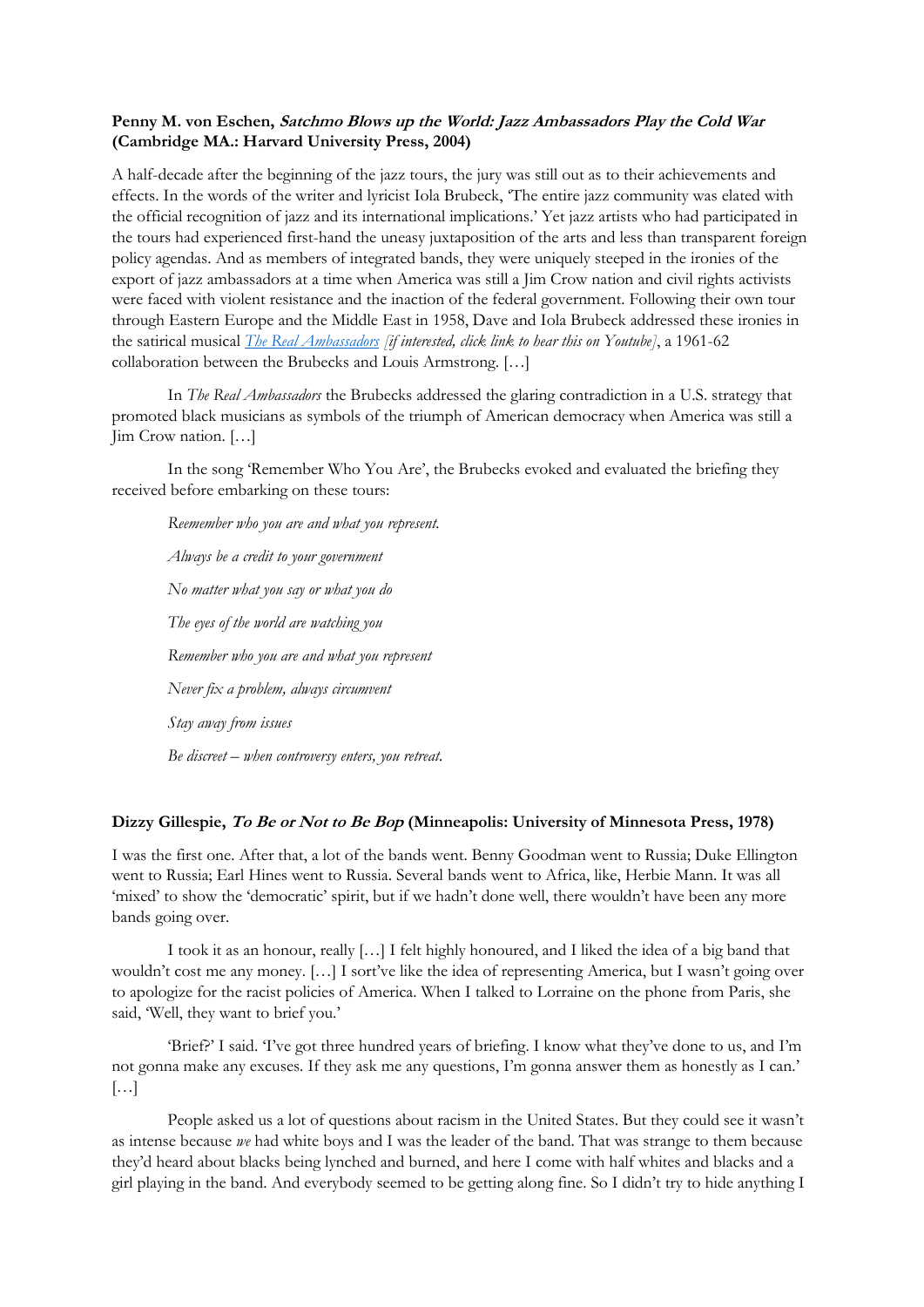said, 'Yeah, there it is. We have our problems but we're still working on it. I'm the leader of this band, and those white guys are working for me. That's a helluva thing. A hundred years ago, our ancestors were slaves, and today we're scuffling along with this problem, but I'm sure it's gonna be straightened out some day. I proabably won't see it, completely, the eradication of racial prejudice in the United States, but it will be eliminated. […]

Jazz was a big thing in Eastern Europe. Though in a lot of the socialist countries it was forbidden to play American music, they had black market recordings that circulated among the artists. We didn't have any of those political problems because they probably considered us government workers sice we were playing under the auspices of the State Deparment. Jazz is very big in socialist countries now, but, during the 'cold war,' in a lot of the countries it was forbidden to have records by jazz artists. They could have Bach and Beethoven, but they couldn't have jazz. They finally came around and got hip that jazz was something worth having.

In Eastern Europe now, you're officially sponsored by the government, and the critics write in glowing terms about the music. It's a far cry from the days when they felt that jazz was decadent and chaotic music which made the people less capable of being disciplined and therefore weak. Jazz has taught the world a lot about the necessity for balance between the two. They gave parties and jam sessions for us in Yugoslavia that lasted all night. The Yugoslav musicians got down on their knees to us, and one lady claimed that for creating true friendship one jazz band was worth more than a hundred ambassadors.

## **Duke Ellington, Music is My Mistress (New York: Doubleday, 1973)**

Outside of our four concerts a week, every member of our company is expected to attend all the receptions and similar affairs. One notable point is that we are not required to restrain ourselves in the expression of our personal, political, social, or religious views. As citizens of a free country, there are no restrictions on our tongues. We are to speak as free men. They are very explicit in advising us that we should always say what we think in or out of favour of the U.S. […]

At five o'clock there is a big press conference which I shall never forget. At first, everything goes along cosily in the sitting-room of my suite. […] After the conference has rolled along comfortably enough for about an hour, this cat with the 'snake eyes' creeps out of a corner.

'Why', he asks, 'doesn't the United States subsidize the artists like Russia?'

'I don't quite get the meaning of the question', I answered.

'Russia, for instance, subsidises the ballet.'

'I suppose because ballet is a classical art, and to sustain the devices of an art hundreds of years old, as I believe ballet is, it is necessary that it be subsidized. In the United States, competition is in everything, and the tempo is so fast that artists, scientistws, and everybody else are bent on discovering new devices.'

I think I get away with that, and I go on to explain that it will be very difficult to make comparisons with the U.S. and other countries in the world because we speak different languages and have different values. In many ways the U.S. is like every other country in the world, but in others it is quite different. For example, practically every nation has its haves and have-nots, but the U.S. is the land of the haves and want-mores. There are thousands of people in the U.S. who were born in poverty and wound up millionaires or in very powerful political positions. It is a matter of opportunity, competition, and luck. All this annoys my questioner, and, judging by the looks on the faces of the other people in the room, I have won a little skirmish. So he comes back strong.

'What about the race question?' he asks.